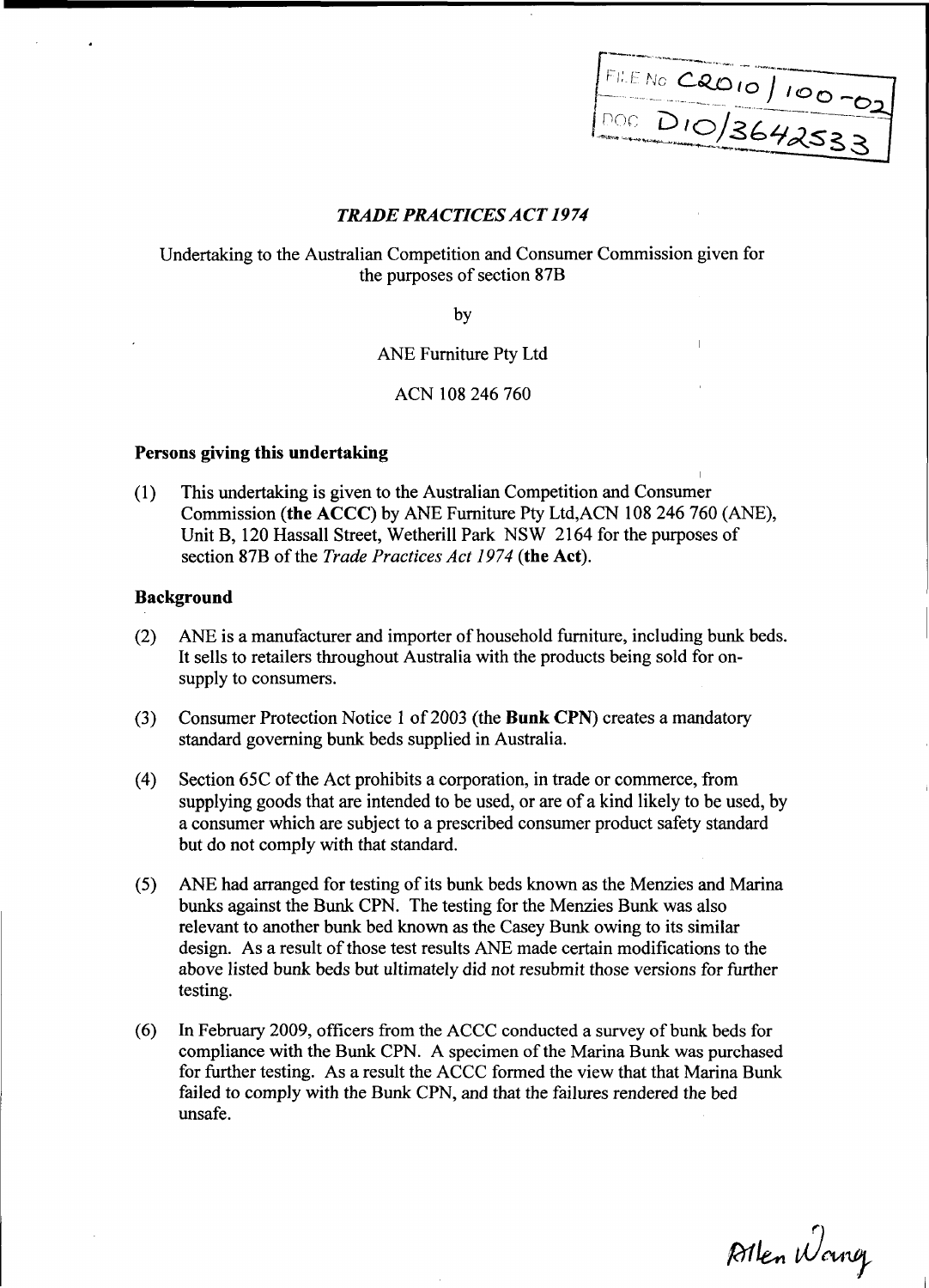- (7) The ACCC immediately contacted ANE to inform them of the view formed. It was during the course of these contacts the ACCC became aware of the supply of the Menzies and Casey Bunks. The ACCC formed the view the Menzies and Casey Bunks did not comply with the Bunk CPN, and that the failures rendered those bunks unsafe. As a result ANE then commenced voluntary recalls of all three Bunks. Further details for the Menzies and Casey Bunks can be found on www.recalls.gov.au, PRA number 2009/10966. Further details for the Marina Bunks can be found on www.recalls.gov.au, PRA number 2009/10944.
- (8) The ACCC considers that the supply by ANE of the Menzies, Casey and Marina Bunks did not comply with the Bunk CPN contravened section 65C of the Act.
- (9) ANE admits that the conduct described at paragraph 8 above contravened section 65C of the Act.

# Commencement of undertaking

- (10) This undertaking comes into effect when:
	- (i) the undertaking is executed by ANE; and
	- (ii) the ACCC accepts the undertaking so executed.
- $(11)$  Upon the commencement of this undertaking, ANE undertakes to assume the obligations set out in paragraph 12 below.

#### Undertakings

- (12) ANE undertakes for the puzposes of section 87B of the Act that it will:
	- (i) establish and implement a Trade Practices Compliance Progranj in accordance with the requirements set out in **Annexure A**, being a program designed to minimise ANE's risk of future breaches of section 65C of the Act and to ensure its awareness of the responsibilities and obligations in relation to the requirements of Division IA of Part V of the Act;
	- (ii) maintain and continue to implement the Trade Practices Compliance Program for a period of 3 years from the date of this Undertaking coming into effect; and
	- (iii) provide, at its own expense, a copy of any documents required by the ACCC in accordance with **Annexure A.**

#### Acknowledgments

- (13) ANE acknowledges that:
	- (i) the ACCC will make this Undertaking publicly available including by publishing it on the ACCC's public register of s. 87B undertakings on its website;

Allen Wang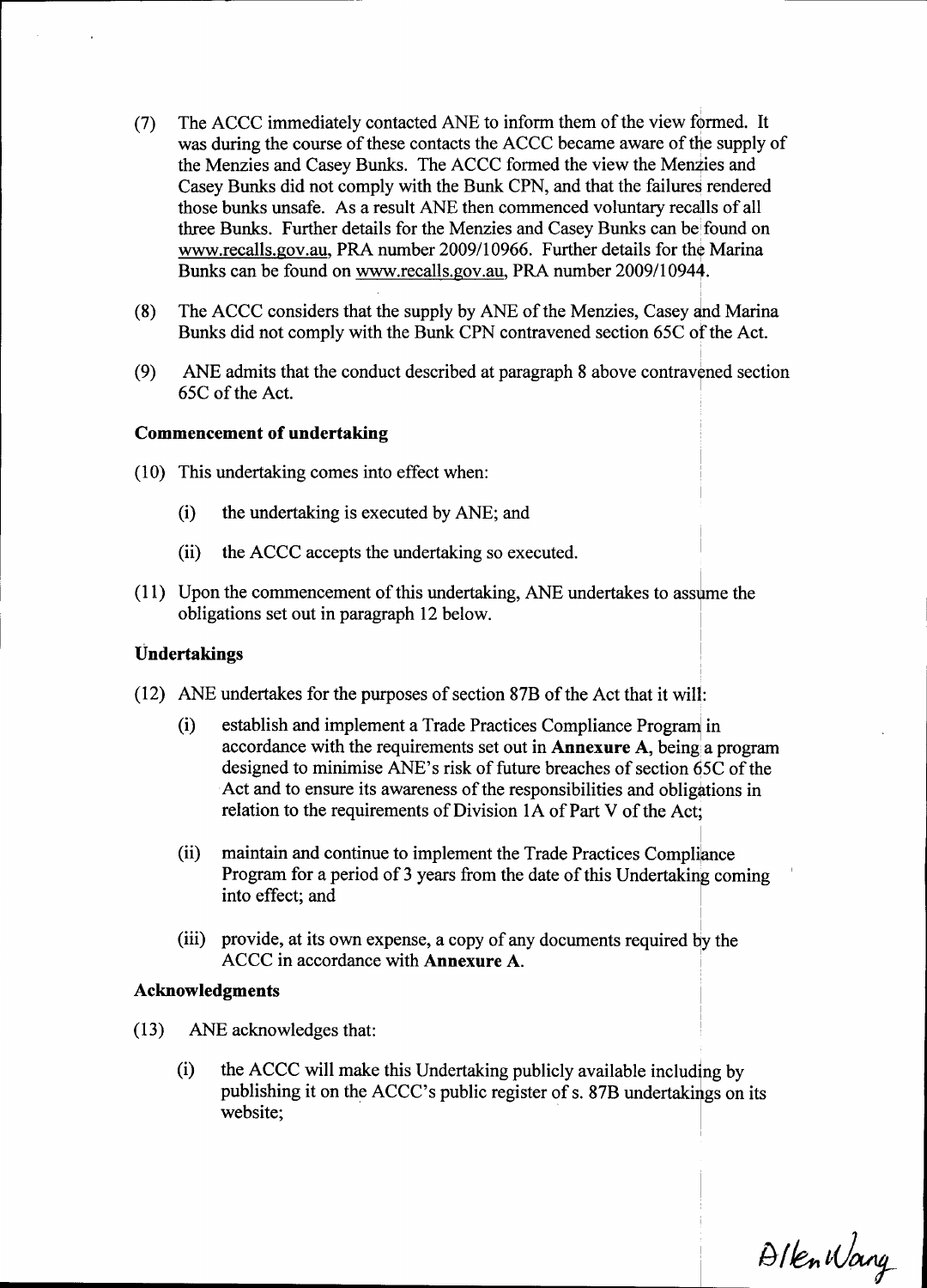- $(ii)$ the ACCC will, from time to time, make public reference to the Undertaking including in news media statements and in ACCC publications;
- (iii) this Undertaking in no way derogates from the rights and remedies available to any other person arising from the alleged conduct.

# **Executed by**

ANE Pty Ltd ACN 108 246 760 and by its authorised officers pursuant to section 127(1) of the Corporations Act 2001.

D/len Wang

Allen Wang

#### **OR**

The Common Seal of ANE Pty Ltd ACN 108 246 760 was affixed in the presence of:

Secretary/Director

Director

This...................day of................2010

# **ACCEPTED BY THE AUSTRALIAN COMPETITION AND CONSUMER COMMISSION PURSUANT TO SECTION 87B OF THE TRADE PRACTICES**  $ACT$  197 $\star$

Graeme Julian Samuel Chairman

This 2 day of  $J\uparrow\downarrow\uparrow$  2010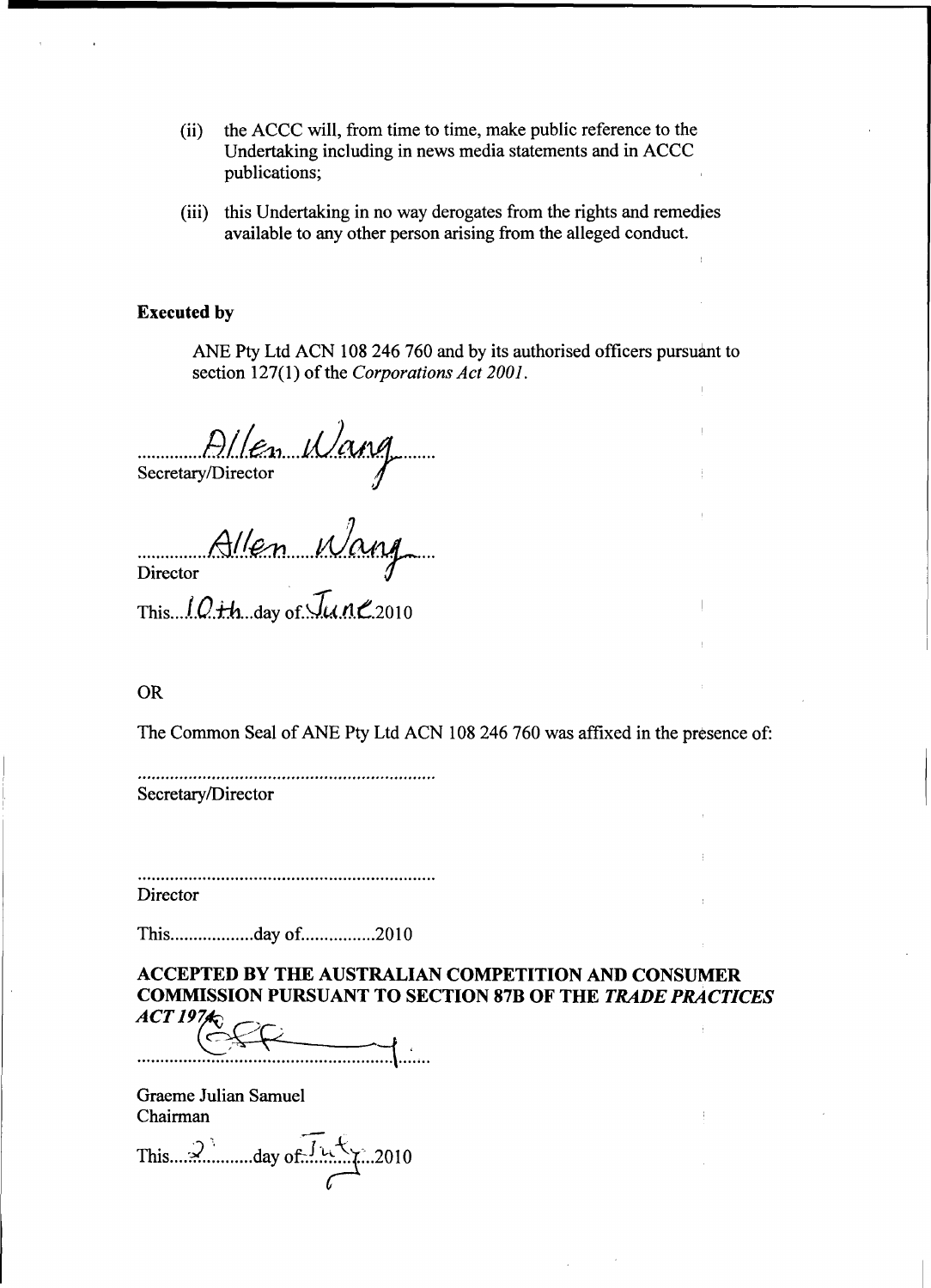#### Annexure A

#### TRADE PRACTICES COMPLIANCE PROGRAM

ANE will establish a Trade Practices Compliance Program that complies with each of the following requirements:

# 1. Training

- 1.1. Within 3 months of this Undertaking coming into effect, and thereafter at least once a year for the period of the undertaking, the Director of ANE and any sales staff currently employed or employed whilst the Undertaking is in effect will attend practical trade practices training focusing on Division 1A of Part V of the Act, ln particular sections 65C and 65R'and any prescribed consumer product safety standards and prescribed consumer information standards applying to goods ANE supplies.
- 1.2. ANE will ensure that the training referred to in paragraph 1.1 above is administered by a suitably qualified compliance professional or legal practitioner with expertise in trade practices law.
- 1.3. ANE will provide a written statement or certificate from the trade practices professional who conducts the training referred to in paragraph 1.1 above to the ACCC within 14 days of completion of the training verifying that such training has occurred.

#### 2. Complaints handling

- 2.1. ANE will:
	- 2.1.1. develop procedures for recording, storing and responding to trade practices complaints within three months of this Undertaking coming into effect;
	- 2.1.2. provide the Commission with an outline of the complaint handling system developed within three months of the Undertaking coming into effect; and
	- 2.1.3. ensure that any allegations that either the recall is not being conducted effectively or that a product supplied by ANE which is sublect to a prescribed consumer product safety standard or prescribed consumer information standard has caused injury are escalated and investigated appropriately. All such complaints are to be notified to the ACCC Product Safety Hazard Response Branch within two days of receipt. This obligation will come into effect when the Undertaking comes into effect.

D/len Wang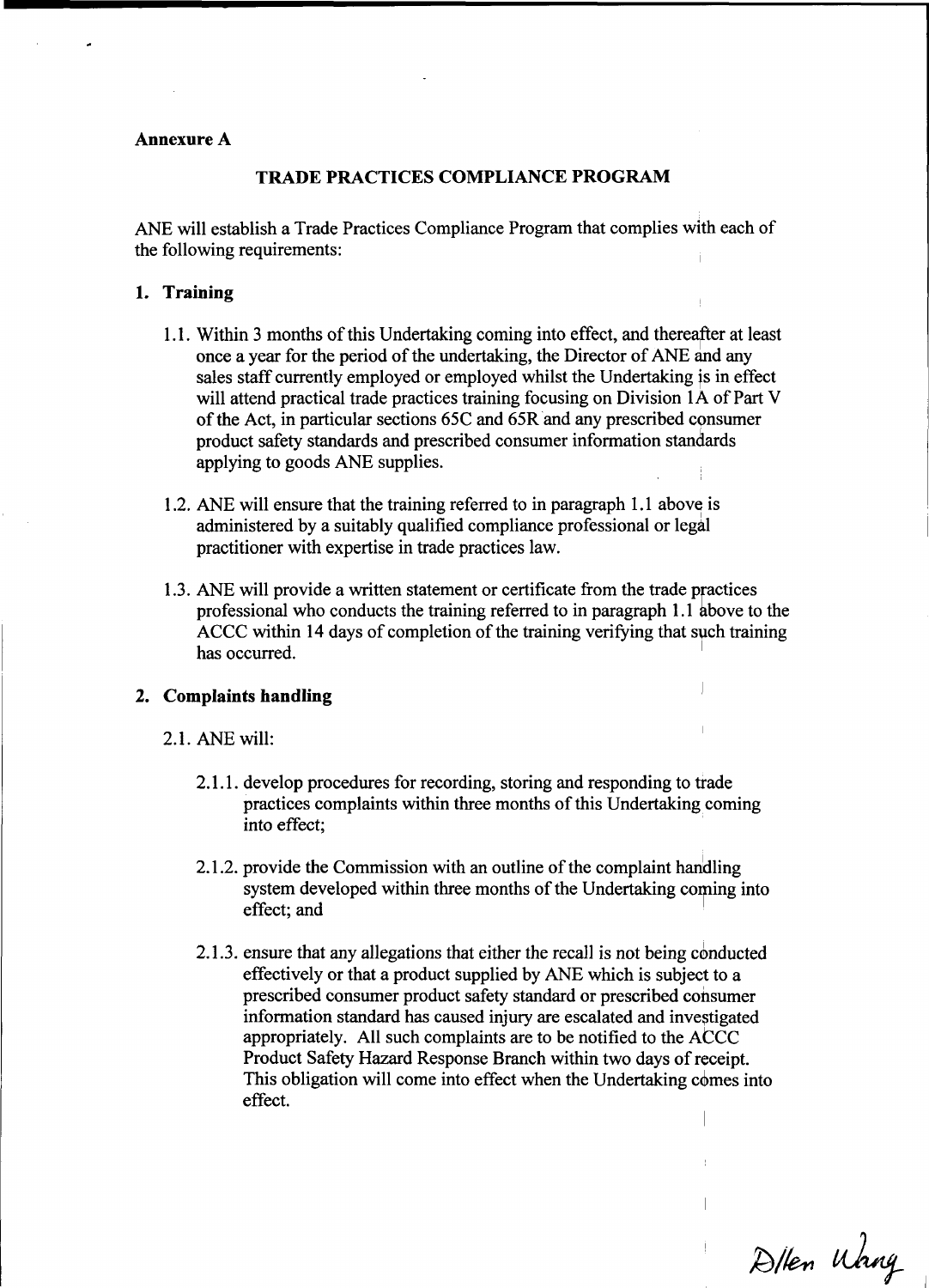# 3. Provision of documents

3.1. If requested by the Commission, ANE will provide, at its own expense, copies of any other documents or information in respect of matters which are the subject of the Compliance Program.

# 4. Product safety

- 4.1. ANE will maintain up-to-date copies, at its business premises, of all prescribed consumer product safety standards and prescribed consumer information standards that relate to products ANE supplies.
- 4.2. ANE will ensure that the products supplied that are subject to a prescribed safety and/or information standard under the Act, comply with the relevant standard. In particular ANE will:
	- 4.2.1. within one month of the commencement of this undertaking and at least twice annually thereafter, examine or cause to be examined at its own cost a sample of those products to ensure compliance with the prescribed safety and/or information standards under the Act;
	- 4.2.2. if necessary, modify the design of those products to ensure that those products, once manufactured, comply with the relevant standard;
	- 4.2.3. within one month of the commencement of this undertaking inspect a sample of all products which require, as part of the mandatory standard, labels or markings to comply with same are permanently and indelibly so labelled or marked, and will at least twice annually examine a sample of those products to ensure the labels or marks are present and correctly placed; and
	- 4.2.4. keep records of this examination, inspection and any redesign process for the duration of the Undertaking and on each occasion of any examination, inspection and any redesign process is undertaken provide written advice containing all details to the ACCC within 7 days of it occurring. Details provided to the ACCC should include total number of the items held in stock, the number sampled, the method of testing to ensure compliance with the relevant standard, compliance or otherwise with the relevant standard and any remedial action taken.
- 4.3. ANE at its own expense will within one month of the commencement of this undertaking develop and maintain recall procedures that enable products supplied by ANE that do not comply with prescribed safety and/or information standards under the Act to be efficiently and effectively withdrawn from the market and returned to ANE. ANE is to provide a copy of these recall procedures to the ACCC within 7 days of their development.

Allen Wang